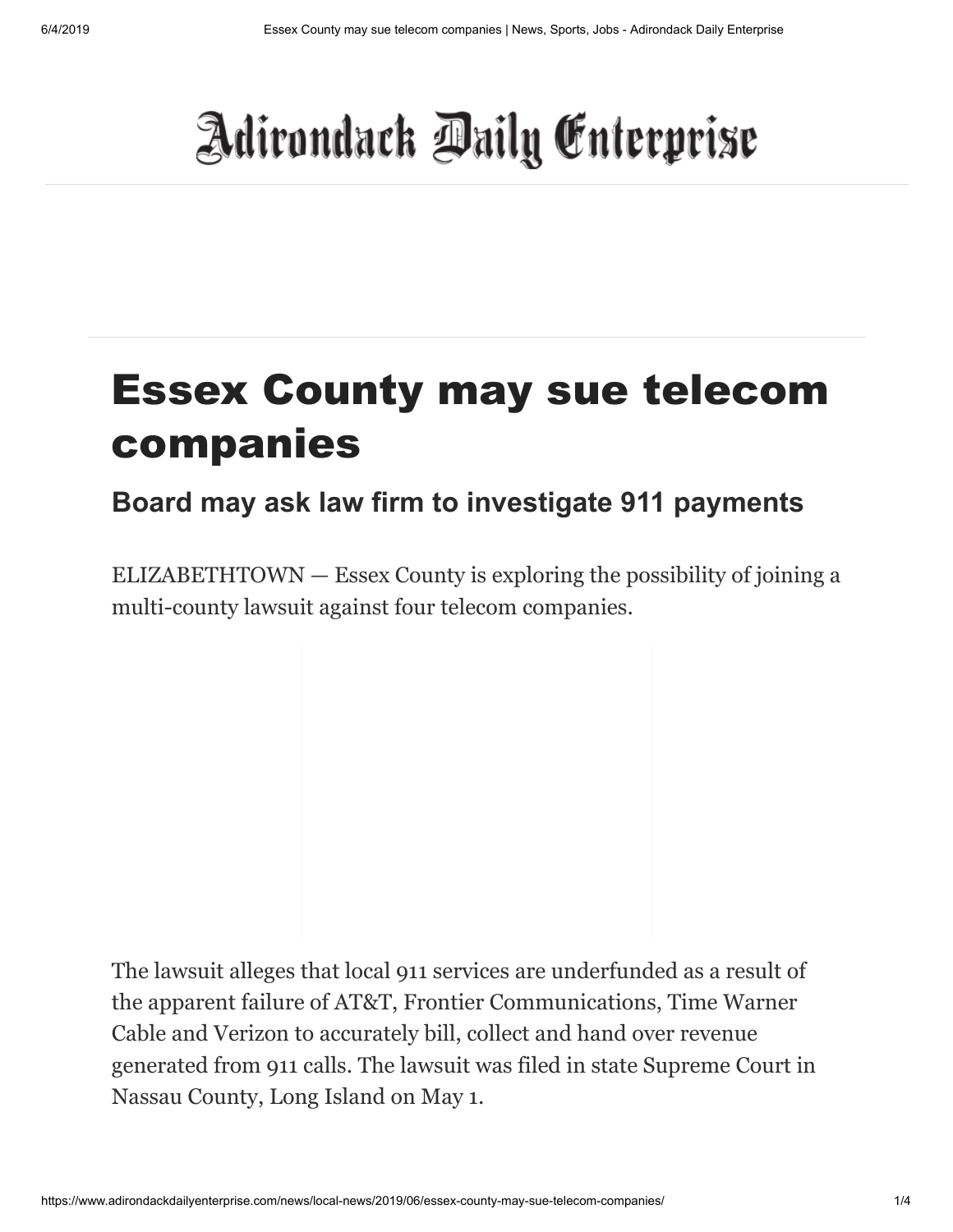The Essex County Board of Supervisors is considering hiring the New York City law firm Napoli Shkolnik — which is representing the counties of Fulton, Nassau, Otsego, Schoharie, Sullivan and Wyoming in the lawsuit to *"look into representing (the county) over the possible failure of telecom companies to remit and collect our portion of the 911 tax,"* Essex County Attorney Daniel Manning said.

It's unclear how much revenue may have been lost by Essex County as a result of the companies' alleged practices, according to Manning.

It's also unclear at this time how much each county would pay to retain the law firm, according to county board Chairman Shaun Gillilland.

At the county board's Ways and Means Committee on Tuesday, supervisors moved forward a resolution that would authorize county officials to hire Napoli Shkolnik to investigate whether there are possible damages.

Napoli Shkolnik is also representing some New York counties in a lawsuit against opioid drug manufacturers, according to Manning.

–

Lawsuit alleges fraud

–

The lawsuit alleges that the four telecom companies committed fraud, violated the state False Claims Act and the state's 911 statute — which the counties say requires telecom companies collect a monthly surcharge of up to 30 cents on wireless service and voice-over-internet calls and up to 35 cents on landlines — by understating the number of lines used by each customer and failing to accurately report how much money had been collected from users.

The companies have *"made multiple material misstatements of fact"* to the counties, the lawsuit says, and have either failed to file reports or provided *"false monthly and annual reports."* The lawsuit also cites a 2018 report from the state comptroller's office that found a number of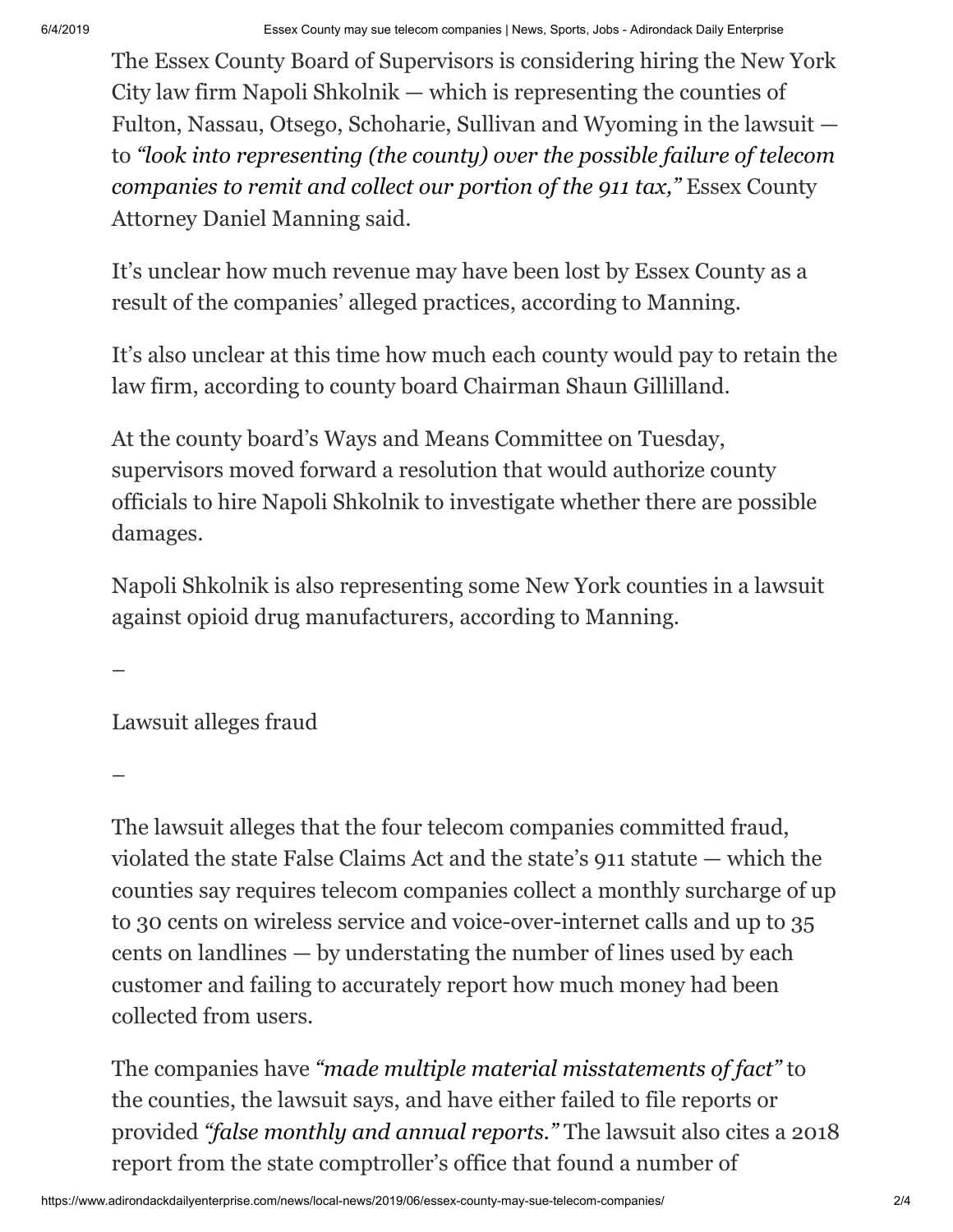discrepancies in how companies' administrative fees were calculated and how payments were recorded or reported.

*"(The companies) repeatedly underbilled and under-collected with respect to customers who have multi-line capability and, thus, have multiple phone numbers associated with one line,"* the lawsuit reads. "In many cases, (the companies) have purposely understated the amounts due so they can appear to be more competitive on pricing than their competitors.

*"As a result of (the companies') malfeasance, (counties') 911 emergency services are not properly and adequately funded, which leads to budget shortfalls that can have dire consequences for the public. The public is harmed when New York's local governments cannot fund their 911 emergency services in the manner that the New York legislature intended."*

A representative of Verizon said the company does not comment on litigation. Representatives from Time Warner Cable and Frontier Communications did not respond to requests for comment before deadline.

Brandy Bell-Truskey, a spokesperson for AT&T, pushed back against the claims in the lawsuit.

*"The 911 system is vital to the public's safety and we take our 911 obligations seriously,"* Bell-Truskey said in an email. *"Our role is to collect 911 charges from our customers in New York and turn the charges over to the government. We did that here and will fight this."*

–

Treasurer: 'No way' to tell if accurate

–

Revenue generated through 911 surcharges is *"the only funding that goes directly to financing 911 centers in New York state,"* the lawsuit says.